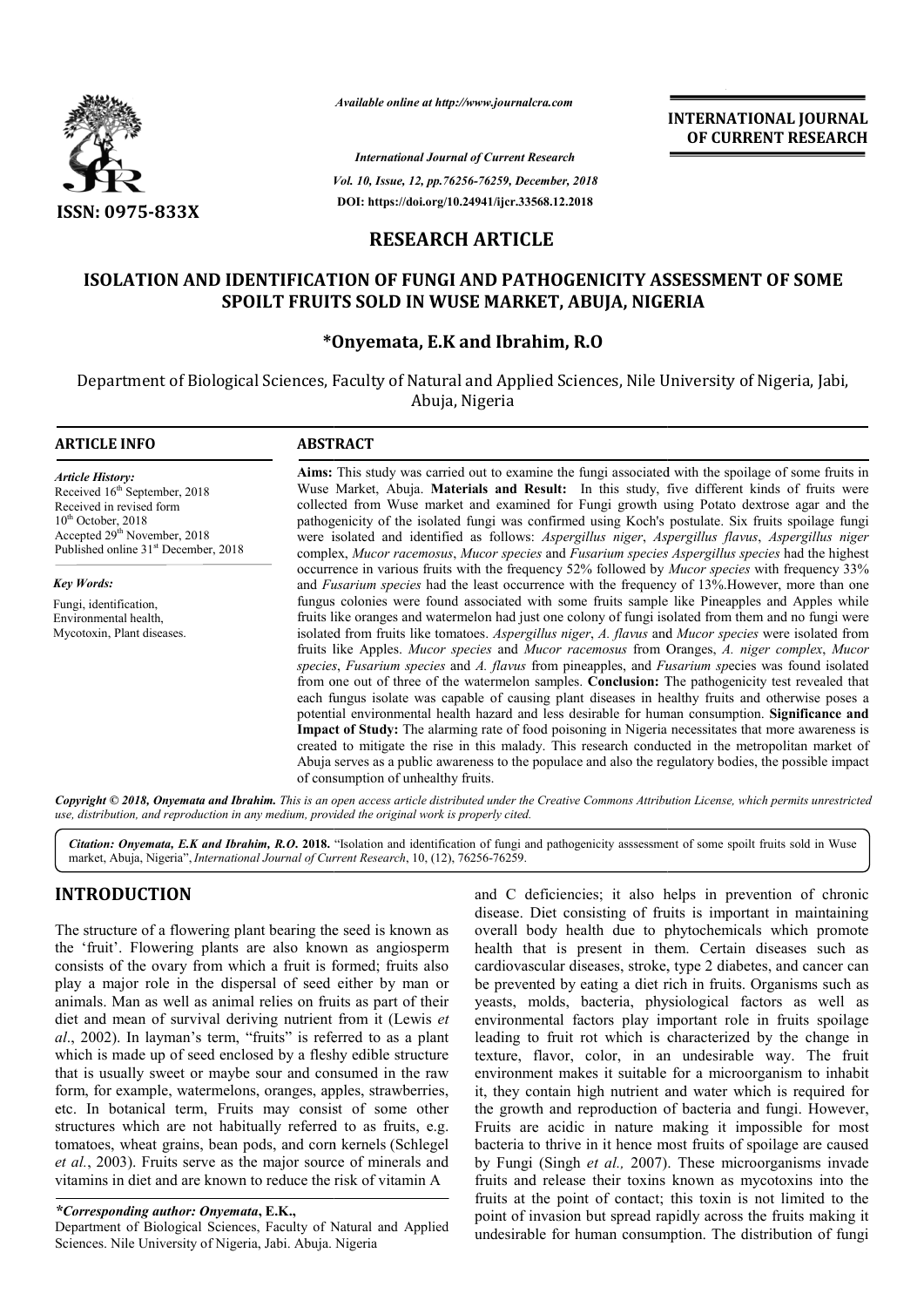as the source of spoilage of some edible Nigeria fruits abound in various locations and this occurs as a result of exposure to microorganisms present in soil, dust or water which lead to the contamination of these fruits, these microbes are of plants and human pathogens and contaminate fruits through the process of handling during harvest and postharvest period (Eni *et al.,*  2010). A report which is conducted annually claims that, 20% of fruits are lost due to spoilage by Fungi which can be toxigenic or pathogenic (Barth *et al.,* 2009; Thiyam *et al*., 2013. This study was carried out to isolate and identify fungi associated with spoilt fruits commonly sold in WUSE market, Abuja and verify its pathogenicity using Koch's postulate.

## **MATERIALS AND METHODS**

**Study area:** The fruits used in this study were collected from Wuse market. This is the main market in Abuja and is located in Zone 5 of Wuse district. This place is situated in Abuja Municipal, Federal capital, Nigeria, with coordinates;  $9^0$  4' 14" North,  $7^0$  28' 3" East. The market is organized and generally clean. The lab work was carried out in the Biological science laboratory, Faculty of Natural and Applied sciences, Nile university of Nigeria, Abuja.

**Collection of Fruits materials:** Five different types of infected fruits (three per type) which include orange (*Citrus sinensis*), watermelon (*Citrullus vulgaris*), apple (*Malus domestica*), pineapple (*Ananas comosus*) and tomato (*Lycopersicon esculentum*) were collected from Wuse market, Abuja.

**Media preparation:** Nutrient agar and potato dextrose agar used in this study were prepared according to the manufacturer's guideline. Agar agar was added to allow the quick solidification of the media. Bacterial contamination was inhibited by adding 500mg of chloramphenicol into 500mls of the agar solution prior to autoclaving and pouring into petri dishes.

**Sterilization of Agar:** Media was placed in the autoclave to allow for homogenization and sterilization. Reliable sterilization with moist heat requires temperatures above that of boiling water. These high temperatures are most commonly achieved by steam under pressure in an autoclave. Steam at a pressure about 15 psi; attaining temperature (121°C) will kill all organisms and their endospores in about 15 minutes. A basic principle of chemistry is that when the pressure of a gas increases, the temperature of the gas increase proportionally.

**Sterilization of work bench:** The working area was sterilized using alcohol swap to prevent contamination.

**Pour plates:** The petri dish were labelled according to the fruits sample that will be inoculate onto them and arranged on the working bench. The conical flask containing the autoclaved hot media was then handled using a heat resistant glove and allow to cool enough to handle with bear hand but not too cool to prevent solidification of media in the container. The media is swirl without introducing bubbles before pouring into plates. The agar plates are then allowed to solidify then turn upside down.

**Isolation of Fungi:** Spoilt fruits surface were washed with distilled water to enhance removal of dirt. A small portion of the spoilt area of the fruits was cut in and out using a sterile scalpel and inoculated onto a freshly prepared nutrient agar

plate. The inoculated plates were incubated at  $30^{\circ}$ C for 5 days and were observed for fungal growth and later sub-cultured for another 10 days at  $30^{\circ}$ C on nutrient agar. Resulting colonies were then sub-cultured onto Potato dextrose agar (PDA) until pure isolates were obtained. As a control, some healthy fruits were also selected. A small portion of these healthy fruits was cut using a sterile scalpel and inoculated onto a freshly prepared Nutrient agar. The inoculated plates were then incubated for 5 days to observe for Fungi growth (Iniekong *et al*., 2015).

**Sub-culturing techniques:** This was done following method by Mailafia *et al*., 2017.

**Identification of isolated fungi:** The pure fungi isolates were identified using both cultural and morphological characteristics such as Surface texture [glabrous, suede-like, powdery, granular, fluffy, downy, cottony], Surface topography [flat, raised, heaped, folded, domed, radial grooved], Surface pigmentation [white, cream, yellow, brown, pink, grey, black etc.], Reverse pigmentation [none, yellow, brown, red, black, etc.] as well as comparing them with confirmed representatives of different species. (Akintobi *et al*., 2011)The microscopy identification was carried out by placing a drop of 5% potassium manganese (kMnO4) onto a clean slide and a small portion of representative fungi mycelium was removed using a flamed inoculating loop and teased onto the potassium manganese stain using a sterile needle. A coverslip is gently placed on the part of the slide with the stain with little pressure applied to avoid air bubbles. The slide is then mounted and viewed under the microscope with the 10x and 40x objective lens. (Mailafia *et al*., 2017). Pictures of the Fungi isolates were taken for further characterization and comparison with a documented book of fungi (Sarah *et al.,* 2017) and other representative pictures of fungi species.

Pathogenicity test: This was carried out as described by Baiyewu *et al*. (2007) and Chukwuka *et al*. (2010). The healthy fruits were surfaced sterilized with alcohol and hypochlorite and rinsed with distilled water. A sterile hollow metal rod was used to punch out single fruit column from each of the healthy fruits, another sterilized metal rod was used to punch the portion of the mycelium of pure fungi isolate, and a glass rod was then used to remove the punched mycelium from the metal rod to replace the punched portion of the fruits. The inoculated portion was then sealed with petroleum jelly to prevent contamination by other organisms. The inoculated fruits were left at room temperature for 8 days. The spoilage pathogens were isolated from the inoculated fruits after 8 days onto potato dextrose agar and incubated at  $30^{\circ}$ C, the resulting colonies were sub-cultured to obtain pure isolates. The resulting colonies from pure isolates were compared with the original colonies from which they were isolated. This procedure was carried out using Koch's postulate to determine if the inoculated fungi were responsible for spoilage in their respective fruits. As a control, each of the healthy fruits was surfaced sterilized with alcohol and hypochlorite and rinsed with distilled water. A sterile hollow metal rod was used to punch out single fruit column from each of the healthy fruits and sealed with petroleum jelly and kept at room temperature for 8 days.

## **RESULTS**

**Results of Fungi isolates:** Nine fruits spoilage fungi were isolated and identified as *Aspergillus niger (*apple, orange,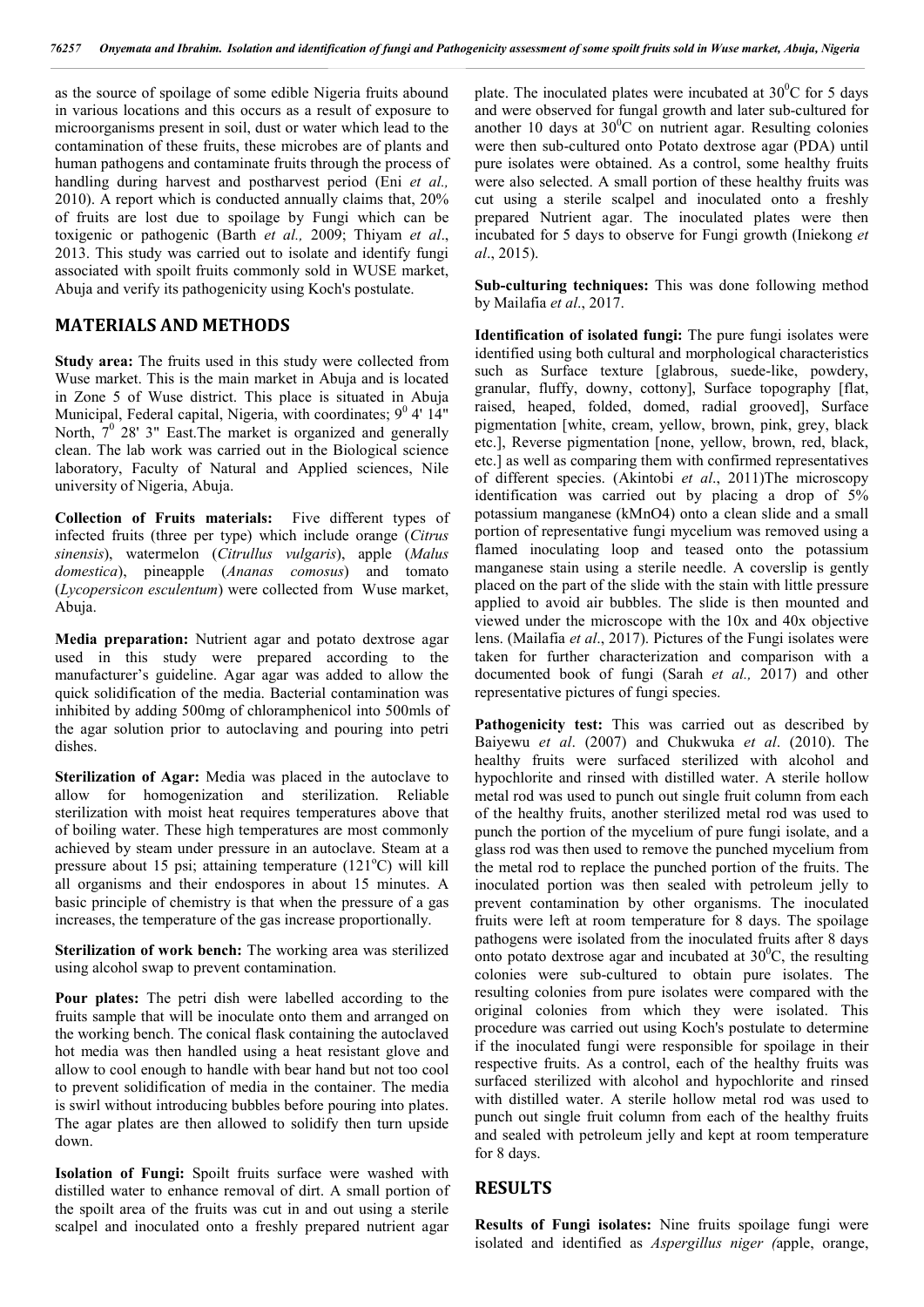tomato, watermelon)*, Aspergillus flavus* (pineapple, apple)*, Fusarium species* (pineapple, tomato, watermelon)*, A. niger complex* (pineapple, apple)*, Mucor racemosus* (Orange) and *Mucor species* (Oranges, apple, pineapple, tomato), *Rhizopus stolonifer* (orange), *Penicillium chrysogenum* (pineapple), *A. niger niger* (watermelon)as shown in Table-1.However, no growth was observed in the control fruits.

Table 2 shows the Frequency of occurrence of fungal species. *Aspergillus species* has the highest occurrence in various fruits with frequency of 52% followed by *Mucor species* with frequency 33% and *Fusarium spp* had the least occurrence with the frequency of 13%. No growth was observed on the agar inoculated with tomato plates after seven days as well as two of the watermelon plates.

### **Pathogenicity test result**

In this test, all the fungal isolates were observed positive for causing spoilage in fruits. The Various disease symptoms caused by each of the isolates were observed and recorded as follows; *Aspergillus niger*: fruits appeared water soaked and soft, Developed rapidly through fruit tissue resulting in total rot and exudation of liquids. *Aspergillus flavus:* soft rot spoilage, the infected area turned brown and water soaked. *Fusarium spp:* cause soft rot in the affected area. *Mucor spp*: The lesion produced caused distension of the fruit surface, change in colour in the Infected area. This is shown in Table 9.

# **DISCUSSION**

Fungi associated with fruits spoilage from Wuse market was isolated and identified. The high prevalence of fungi isolates in the selected fruits showed that Fungi are the major cause of fruit spoilage. This support the previous research where fungi have been found causing fruit and vegetables rot. Fruits contain high levels of sugars and nutrients element and their low pH values make them particularly desirable to fungal infection (Singh *et al.*, 2007). However, no fungi were isolated from spoilt fruits such as tomatoes and two out of the three watermelons used and this could be as a result of physiological factors such as Temperature, Oxygen, or enzymes present in the fruits etc. Previous literature work suggests that the prevalence of fungi as the spoilage organism of some edible fruits and vegetables abound in different locations in Nigeria. Fruits and vegetables are exposed to contamination by microorganisms through direct contact with soil, dust, water and by handling at harvest or during postharvest processing. This makes them harbour a wide range of microorganisms including plant and human pathogens (Eni *et al*., 2010). This could also cause loss of profit from the fruits to farmers. Earlier researchers such as in the work of Iniekong *et al. (2015)* which studies Fungi playing role in the spoilage of some consumable Fruits and vegetables, he was able to isolate *Rhizopus stolonifer, Aspergillus niger, Fusarium accuminatum, Fusarium oxysporum, Fusarium equiseti, Fusarium solani,* as well as *Fusarium monoliforme* from spoilt tomatoes while *Fusarium accuminatum, Rhizopus stolonifer*  and *Aspergillus niger* were found to be responsible for the spoilage of watermelon and Samuel *et al*. (2017) in their study of Fungi assessment in some spoilt fruits sold in Gwagwalada market of Abuja, Nigeria isolated *A. niger, F. avanaceum, P. digitatum, R.stolonifer, Saccharomyces species, A. flavus,* and *F. solani* with *Aspergillus niger* being prevalent with the percentage of 38% in fruits such as pineapple, watermelon, oranges, pawpaw as well as tomatoes while *Fusarium avanaceum* had the frequency of 31% in pineapple, watermelon, oranges, pawpaw, and tomatoes *Penicillium digitatum* and *Rhizopus stolonifer* was also isolated from fruits such as tomato and oranges and they have the least occurrence with the frequency of 4%. *Saccharomyces species*, *Fusarium solani*, and *A. flavus* were also isolated in this study with the frequency of 10%, 8%, and 5% respectively.

The Fungi isolated from spoilt fruits in this study include *Aspergillus niger, Aspergillus flavus, Aspergillus niger complex, Mucor species, Mucor racemosus,* and *Fusarium species. Mucor species* had the highest frequency of 26% in Oranges together with *A. flavus* in Pineapple and Apple while *Mucor racemosus* had the least frequency in Oranges with frequency of 6%. The result of pathogenicity test also revealed that the fungi isolated from spoilt fruits of the study were able to induce the same disease symptom present in healthy fruits with the same fungi being reisolated from the inoculated healthy fruits and thus show that the fungi were responsible for the spoilage of the fruits. The mycotoxins are not limited to their areas of infections; they diffuse rapidly throughout fruit through its fluid, contaminating all parts and otherwise pose a potential health hazard and less desirable for human consumption. No growth was observed in the control fruits. *Aspergillus niger*, popularly known as the black mould and several other species cause decay of foodstuffs. *A. flavus* and *A. niger* parasitizes man and animals. They cause a number of diseases grouped under the name Aspergillosis. Most people breathe in Aspergillus spores every day without getting sick. However, people with weakened immune systems or lung diseases are at a higher risk of developing health problems due to Aspergillus. Health issues related to Aspergillus include infection in the organs of the body such as the lung as well as allergic reaction. This infection may also be seen in human ear and is called Otomycosis. *A. flavus* is reported to produce mycotoxin known as Aflatoxin which is a potent carcinogen and has been directly correlated with adverse health effects, such as liver cancer, in many animal species (Martins *et al*., 2001). Particularly common clinical syndromes associated with *A. flavus* include chronic granulomatous sinusitis, keratitis, cutaneous aspergillosis, wound infections and osteomyelitis following trauma and inoculation. *Aspergillus flavus* outbreak differs from *A. fumigatus* outbreak in that that outbreak that are of *A.flavus* is found to be related to just one strain or closely related strains (Hedayati *et al.*, 2007). Abarca *et al.* (1994) isolated Ochratoxin A Produced by Strains of *Aspergillus niger* var. *Niger OA* contaminates a variety of plant and animal products but is most often found in stored cereal grains. As a nephrotoxin, it has long been of particular importance to the poultry and swine industries. In healthy humans, *Mucor* rarely causes disease, but in the host compromised by immune deficiency, immune suppression, or a serious underlying disease, the incidence of Mucor infections is much higher. Fusarium is reported to produce trichothecenes, which are most strongly associated with chronic and fatal toxic effects in animals and humans. The adverse effect of fungi in plants and fruits has resulted in the shortage of fruits for consumption. Spoilage of fruits by fungi leads to a shortage of consumption and loss of profits to the farmers and industries whose raw material is fruits. In this study, six fruits spoilage fungi were isolated and identified as follows: *Aspergillus niger, Aspergillus flavus, Aspergillus niger complex, Mucor racemosus, Mucor species* and *Fusarium species .Aspergillus*